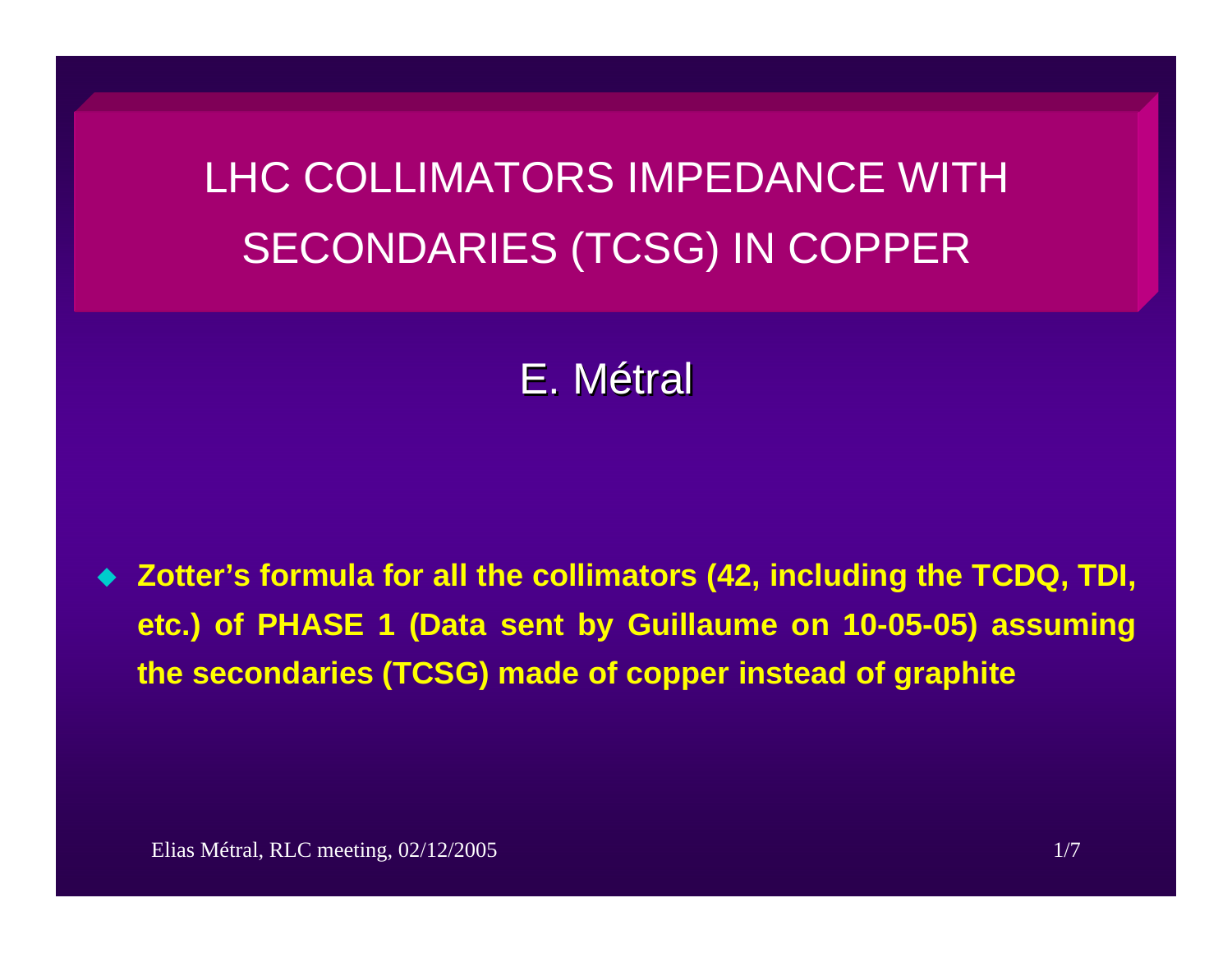## **42 collimators (nominal )**

|                                       | #name              | angle[rad]  | betax[m] | betay[m] | halfgap[m] | <b>Resistivity [Ohm m]</b> | Length[m]    |
|---------------------------------------|--------------------|-------------|----------|----------|------------|----------------------------|--------------|
|                                       | <b>TCL.5R1.B1</b>  | 0           | 131.93   | 925.95   | 0.0025752  | 0.000000017                |              |
| <b>Illimators</b>                     | TCTH.L2.B1         | 0           | 50.891   | 49.763   | 0.0013275  | 0.00000005                 |              |
|                                       | <b>TDI.4L2</b>     | 1.571       | 112.57   | 49.684   | 0.14223    | 0.000000017                |              |
| <b>(Isninal</b>                       | <b>TCTV.4L2.B1</b> | 1.571       | 132.88   | 57.748   | 0.0014141  | 0.00000005                 |              |
|                                       | TCLIA.4R2.B        | 1.571       | 54.939   | 126.7    | 0.22712    | 0.00001                    |              |
|                                       | TCLIB.6R2          | 1.571       | 271.59   | 30.888   | 0.11214    | 0.00001                    | $\mathbf{1}$ |
|                                       | <b>TCP.6L3.B1</b>  | 0           | 131.79   | 144.07   | 0.0038606  | 0.00001                    | 0.2          |
|                                       | <b>TCSG.5L3.B1</b> | 0           | 54.598   | 297.51   | 0.0029819  | 0.00001                    | 1            |
|                                       | <b>TCSG.4R3.B1</b> | 0           | 26.253   | 396.73   | 0.0020677  | 0.00001                    |              |
|                                       | TCSG.A5R3.B        | 2.981       | 35.949   | 345.36   | 0.0026726  | 0.00001                    |              |
|                                       | TCSG.B5R3.B        | 0.1885      | 45.627   | 313.84   | 0.0029941  | 0.00001                    |              |
|                                       | TCLA.A5R3.B        | 1.571       | 142.59   | 176.74   | 0.0059612  | 0.000000017                |              |
|                                       | TCLA.B5R3.B        | 0           | 151.67   | 169.39   | 0.0055222  | 0.000000017                |              |
|                                       | TCLA.6R3.B1        | $\mathbf 0$ | 129.27   | 168.71   | 0.0050981  | 0.000000017                |              |
|                                       | TCLA.7R3.B1        | 0           | 62.901   | 100.24   | 0.0035562  | 0.000000017                |              |
|                                       | TCTH.L5.B1         | 0           | 1646.5   | 623.78   | 0.0075507  | 0.00000005                 |              |
|                                       | TCTV.L5.B1         | 1.571       | 1651.6   | 657.58   | 0.0047718  | 0.00000005                 |              |
|                                       | <b>TCL.5R5.B1</b>  | 0           | 128.6    | 907.77   | 0.0025425  | 0.000000017                | 1            |
|                                       | TCDQ.4R6.B1        | 0           | 485.26   | 160.88   | 0.0049388  | 0.00001                    | 8            |
|                                       | TCS.TCDQ.B1        | 0           | 501.16   | 165.5    | 0.0045172  | 0.00001                    | $\mathbf{1}$ |
|                                       | TCP.D6L7.B1        | 1.571       | 161.93   | 76.835   | 0.0011791  | 0.00001                    | 0.2          |
|                                       | TCP.C6L7.B1        | $\mathsf 0$ | 153.51   | 81.276   | 0.0016667  | 0.00001                    | 0.2          |
|                                       | <b>TCP.B6L7.B1</b> | 2.215       | 145.36   | 85.943   | 0.0013939  | 0.00001                    | 0.2          |
|                                       | TCSG.A6L7.B        | 2.463       | 40.93    | 224.39   | 0.0016699  | 0.00001                    |              |
|                                       | TCSG.B5L7.B        | 2.504       | 155.67   | 165.97   | 0.0019809  | 0.00001                    |              |
|                                       | TCSG.A5L7.B        | 0.71        | 180.91   | 145.59   | 0.0020214  | 0.00001                    |              |
|                                       | TCSG.D4L7.B        | 1.571       | 323.86   | 69.276   | 0.0013062  | 0.00001                    |              |
|                                       | TCSG.B4L7.B        | 0           | 136.69   | 132.92   | 0.0018349  | 0.00001                    |              |
|                                       | TCSG.A4L7.B        | 2.349       | 125.98   | 143.27   | 0.0018218  | 0.00001                    |              |
|                                       | TCSG.A4R7.B        | 0.808       | 115.95   | 154.24   | 0.0018299  | 0.00001                    |              |
|                                       | TCSG.B5R7.B        | 2.47        | 124.91   | 268.08   | 0.0021075  | 0.00001                    |              |
|                                       | TCSG.D5R7.B        | 0.897       | 218.64   | 158.38   | 0.0021163  | 0.00001                    |              |
|                                       | TCSG.E5R7.B        | 2.277       | 246.63   | 135.83   | 0.0021201  | 0.00001                    |              |
|                                       | <b>TCSG.6R7.B1</b> | 0.009       | 341.67   | 46.546   | 0.0029008  | 0.00001                    |              |
|                                       | TCLA.A6R7.B        | 1.571       | 296.69   | 47.528   | 0.0015456  | 0.000000017                |              |
|                                       | TCLA.C6R7.B        | 0           | 157.1    | 77.269   | 0.0028101  | 0.000000017                |              |
|                                       | TCLA.E6R7.B        | 1.571       | 65.302   | 156.52   | 0.0028049  | 0.000000017                |              |
|                                       | TCLA.F6R7.B        | $\pmb{0}$   | 60.053   | 166.17   | 0.0017374  | 0.000000017                |              |
|                                       | TCLA.A7R7.B        | $\mathbf 0$ | 63.26    | 147.05   | 0.0017832  | 0.000000017                |              |
|                                       | TCTV.4L8.B1        | 1.571       | 128.8    | 52.857   | 0.0013529  | 0.00000005                 |              |
|                                       | TCTH.L1.B1         | $\pmb{0}$   | 1648.7   | 624.84   | 0.0075558  | 0.00000005                 |              |
|                                       | TCTV.L1.B1         | 1.571       | 1653.8   | 658.72   | 0.004776   | 0.00000005                 | 1            |
| Elias Métral, RLC meeting, 02/12/2005 |                    |             |          |          |            | 2/7                        |              |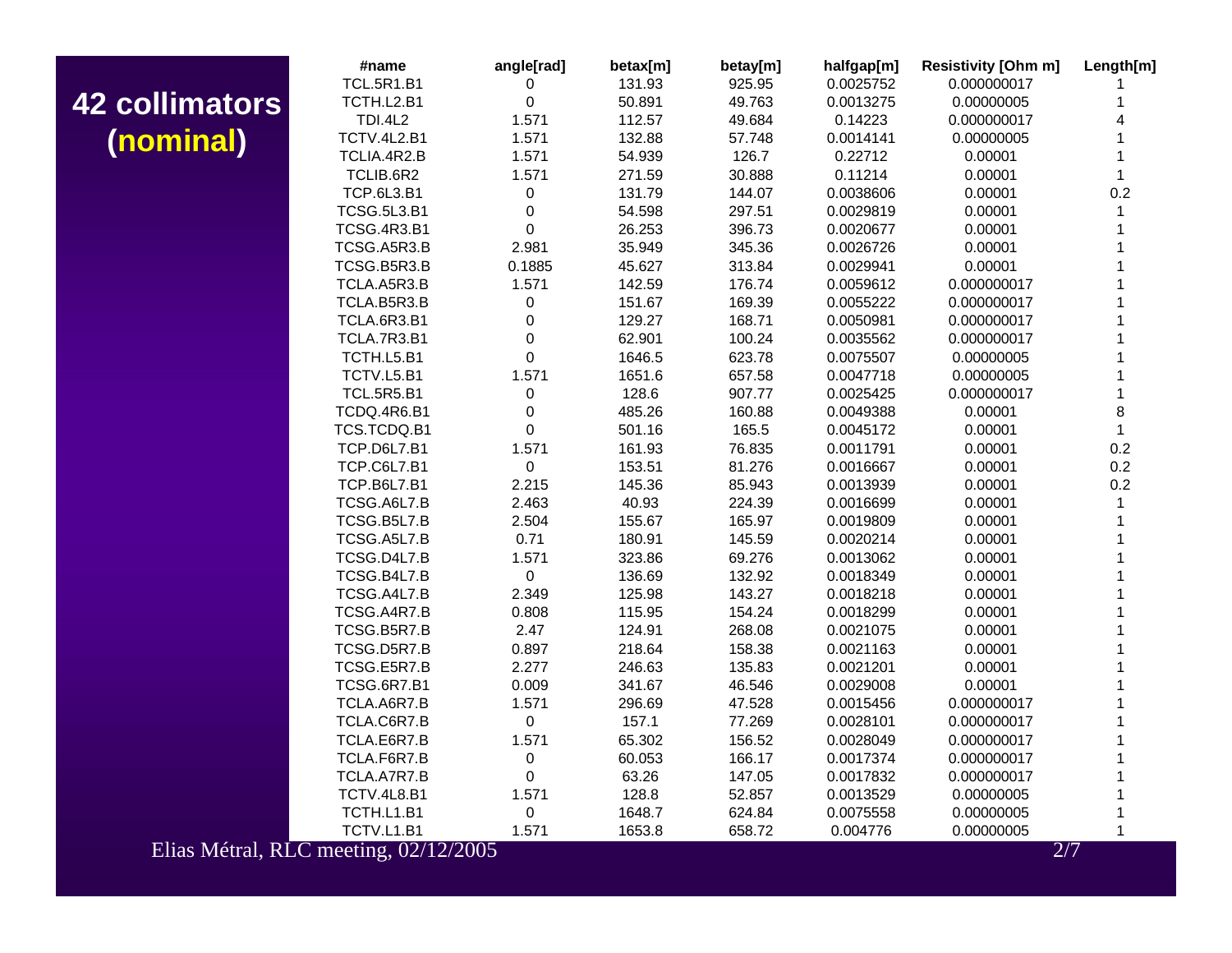## **42 collimators with TCSG in copper**

|                                       | #name              | angle[rad]  | betax[m] | betay[m] | halfgap[m] | <b>Resistivity [Ohm m]</b> | Length[m]    |
|---------------------------------------|--------------------|-------------|----------|----------|------------|----------------------------|--------------|
|                                       | <b>TCL.5R1.B1</b>  | 0           | 131.93   | 925.95   | 0.0025752  | 0.000000017                |              |
| <u><b>Illimators</b></u>              | TCTH.L2.B1         | 0           | 50.891   | 49.763   | 0.0013275  | 0.00000005                 |              |
|                                       | <b>TDI.4L2</b>     | 1.571       | 112.57   | 49.684   | 0.14223    | 0.000000017                |              |
| <b>TCSG in</b>                        | TCTV.4L2.B1        | 1.571       | 132.88   | 57.748   | 0.0014141  | 0.00000005                 |              |
|                                       | TCLIA.4R2.B        | 1.571       | 54.939   | 126.7    | 0.22712    | 0.00001                    |              |
| opper                                 | TCLIB.6R2          | 1.571       | 271.59   | 30.888   | 0.11214    | 0.00001                    | $\mathbf{1}$ |
|                                       | <b>TCP.6L3.B1</b>  | 0           | 131.79   | 144.07   | 0.0038606  | 0.00001                    | 0.2          |
|                                       | <b>TCSG.5L3.B1</b> | 0           | 54.598   | 297.51   | 0.0029819  | 1.70E-08                   | 1            |
|                                       | <b>TCSG.4R3.B1</b> | $\mathsf 0$ | 26.253   | 396.73   | 0.0020677  | 1.70E-08                   |              |
|                                       | TCSG.A5R3.B        | 2.981       | 35.949   | 345.36   | 0.0026726  | 1.70E-08                   |              |
|                                       | TCSG.B5R3.B        | 0.1885      | 45.627   | 313.84   | 0.0029941  | $1.70E - 08$               |              |
|                                       | TCLA.A5R3.B        | 1.571       | 142.59   | 176.74   | 0.0059612  | 0.000000017                |              |
|                                       | TCLA.B5R3.B        | 0           | 151.67   | 169.39   | 0.0055222  | 0.000000017                |              |
|                                       | TCLA.6R3.B1        | $\mathsf 0$ | 129.27   | 168.71   | 0.0050981  | 0.000000017                |              |
|                                       | TCLA.7R3.B1        | 0           | 62.901   | 100.24   | 0.0035562  | 0.000000017                |              |
|                                       | TCTH.L5.B1         | 0           | 1646.5   | 623.78   | 0.0075507  | 0.00000005                 |              |
|                                       | TCTV.L5.B1         | 1.571       | 1651.6   | 657.58   | 0.0047718  | 0.00000005                 |              |
|                                       | <b>TCL.5R5.B1</b>  | 0           | 128.6    | 907.77   | 0.0025425  | 0.000000017                |              |
|                                       | TCDQ.4R6.B1        | 0           | 485.26   | 160.88   | 0.0049388  | 0.00001                    | 8            |
|                                       | TCS.TCDQ.B1        | 0           | 501.16   | 165.5    | 0.0045172  | 0.00001                    | $\mathbf 1$  |
|                                       | TCP.D6L7.B1        | 1.571       | 161.93   | 76.835   | 0.0011791  | 0.00001                    | 0.2          |
|                                       | TCP.C6L7.B1        | $\mathsf 0$ | 153.51   | 81.276   | 0.0016667  | 0.00001                    | 0.2          |
|                                       | <b>TCP.B6L7.B1</b> | 2.215       | 145.36   | 85.943   | 0.0013939  | 0,00001                    | 0.2          |
|                                       | TCSG.A6L7.B        | 2.463       | 40.93    | 224.39   | 0.0016699  | $170E-08$                  |              |
|                                       | TCSG.B5L7.B        | 2.504       | 155.67   | 165.97   | 0.0019809  | 1.70E-08                   |              |
|                                       | TCSG.A5L7.B        | 0.71        | 180.91   | 145.59   | 0.0020214  | 1.70E-08                   |              |
|                                       | TCSG.D4L7.B        | 1.571       | 323.86   | 69.276   | 0.0013062  | 1.70E-08                   |              |
|                                       | TCSG.B4L7.B        | $\mathbf 0$ | 136.69   | 132.92   | 0.0018349  | 1.70E-08                   |              |
|                                       | TCSG.A4L7.B        | 2.349       | 125.98   | 143.27   | 0.0018218  | 1.70E-08                   |              |
|                                       | TCSG.A4R7.B        | 0.808       | 115.95   | 154.24   | 0.0018299  | 1.70E-08                   |              |
|                                       | TCSG.B5R7.B        | 2.47        | 124.91   | 268.08   | 0.0021075  | 1.70E-08                   |              |
|                                       | TCSG.D5R7.B        | 0.897       | 218.64   | 158.38   | 0.0021163  | 1.70E-08                   |              |
|                                       | TCSG.E5R7.B        | 2.277       | 246.63   | 135.83   | 0.0021201  | 1.70E-08                   |              |
|                                       | <b>TCSG.6R7.B1</b> | 0.009       | 341.67   | 46.546   | 0.0029008  | $1.70E-08$                 |              |
|                                       | TCLA.A6R7.B        | 1.571       | 296.69   | 47.528   | 0.0015456  | 0.000000017                |              |
|                                       | TCLA.C6R7.B        | 0           | 157.1    | 77.269   | 0.0028101  | 0.000000017                |              |
|                                       | TCLA.E6R7.B        | 1.571       | 65.302   | 156.52   | 0.0028049  | 0.000000017                |              |
|                                       | TCLA.F6R7.B        | $\,0\,$     | 60.053   | 166.17   | 0.0017374  | 0.000000017                |              |
|                                       | TCLA.A7R7.B        | 0           | 63.26    | 147.05   | 0.0017832  | 0.000000017                |              |
|                                       | TCTV.4L8.B1        | 1.571       | 128.8    | 52.857   | 0.0013529  | 0.00000005                 |              |
|                                       | TCTH.L1.B1         | 0           | 1648.7   | 624.84   | 0.0075558  | 0.00000005                 |              |
|                                       | TCTV.L1.B1         | 1.571       | 1653.8   | 658.72   | 0.004776   | 0.00000005                 |              |
| Elias Métral, RLC meeting, 02/12/2005 |                    |             |          |          |            | 3/7                        |              |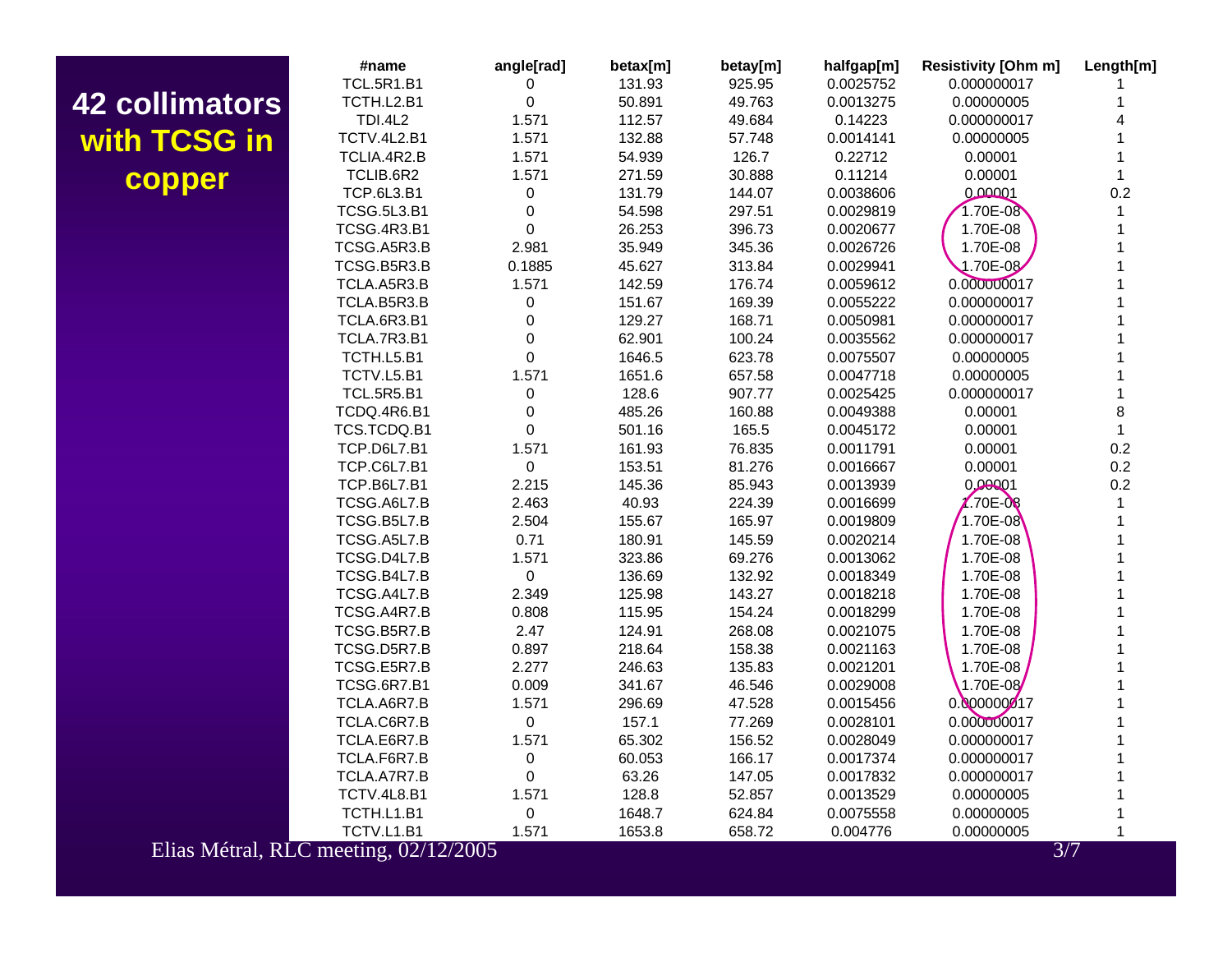### **Total (Zotter) vertical impedance for the 42 collimators (nominal )**

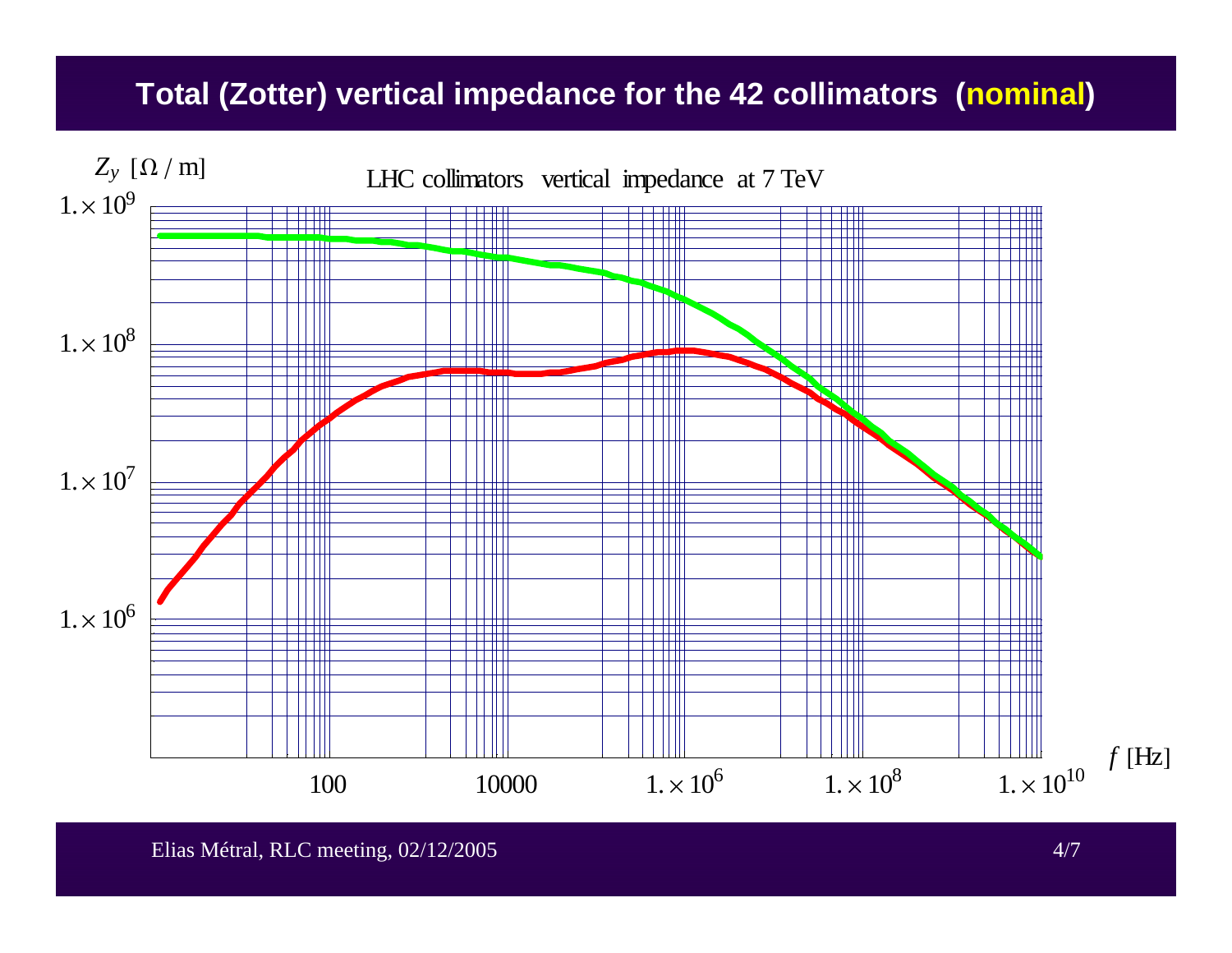### **Total (Zotter) vertical impedance for the 42 collimators (with TCSG in Cu )**

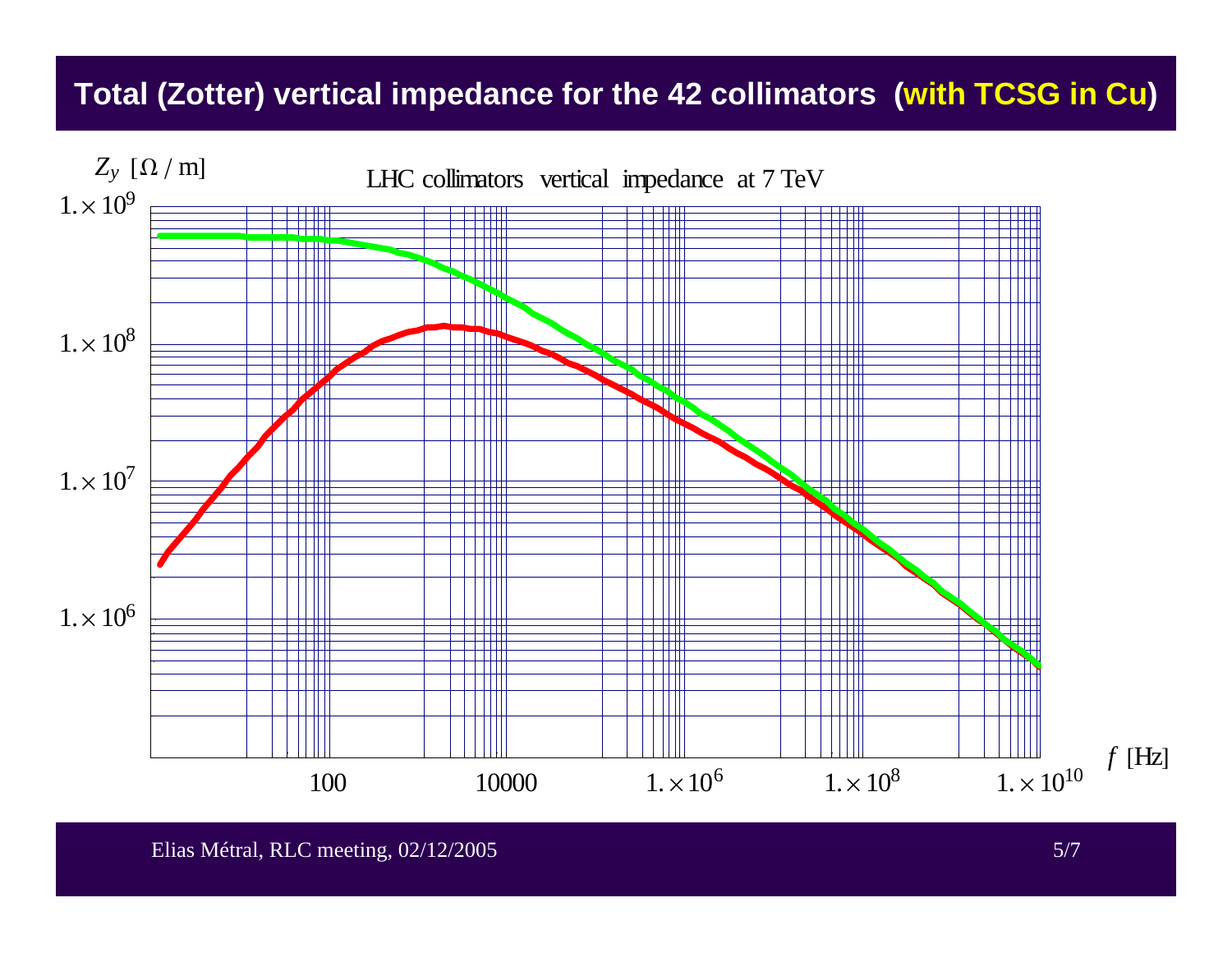